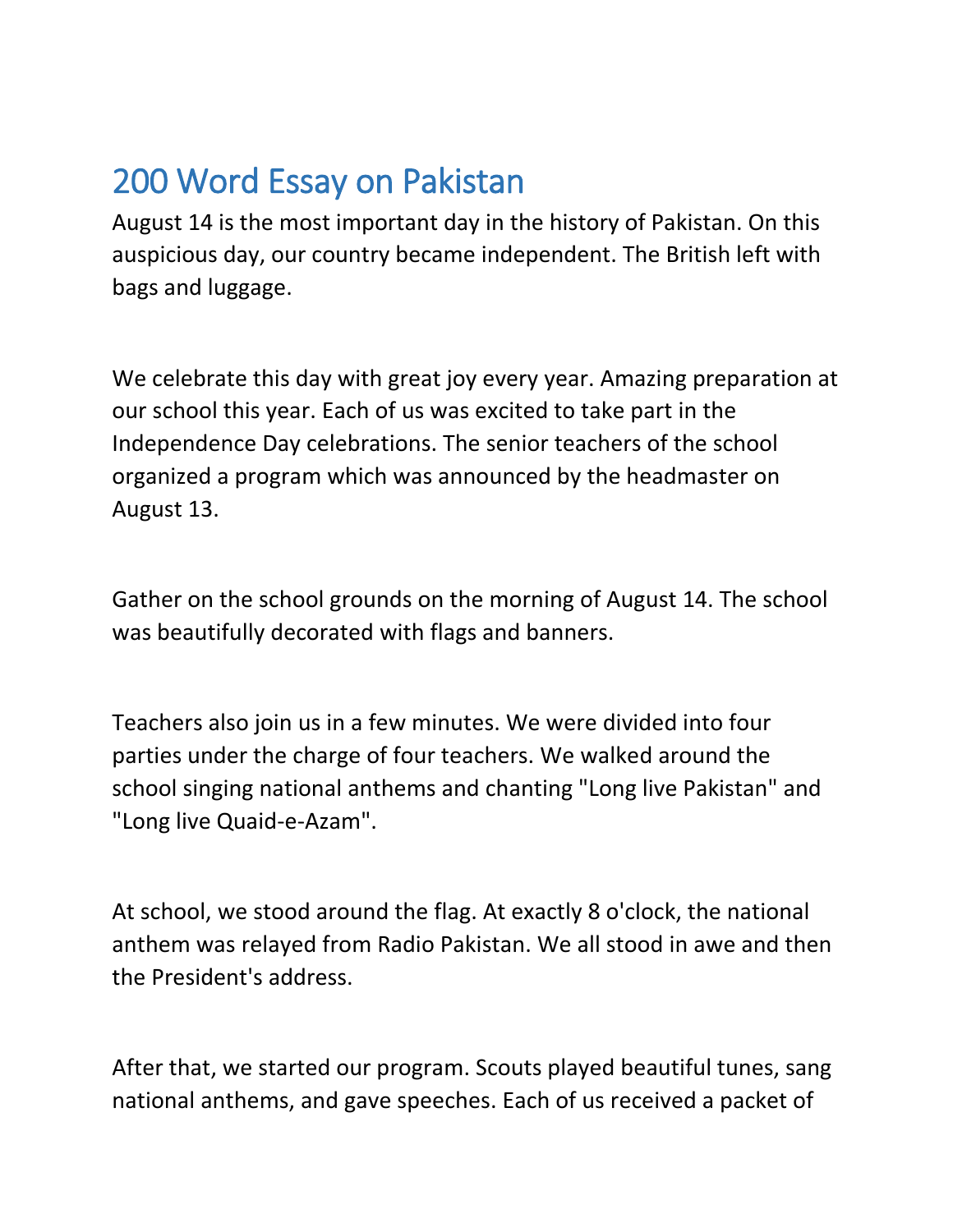sweets in which the senior students of the school were told to return home to school in a happy mood after enjoying the bright light.

This is how we celebrated Independence Day in our school. This day always reminds us of the eternal sacrifices of the freedom fighters. We should pray for the patriots who shed their blood for Pakistan.

## 300 words on Independence Day celebration in school essay

August 14 is the most important day in the history of Pakistan. On this auspicious day, our country became independent. The British left with bags and luggage.

We celebrate this day with great joy every year. Amazing preparation at our school this year. Each of us was excited to take part in the Independence Day celebrations. The senior teachers of the school organized a program which was announced by the headmaster on August 13.

Gather on the school grounds on the morning of August 14. The school was beautifully decorated with flags and banners.

Teachers also join us in a few minutes. We were divided into four parties under the charge of four teachers. We walked around the school singing national anthems and chanting "Long live Pakistan" and "Long live Quaid-e-Azam".